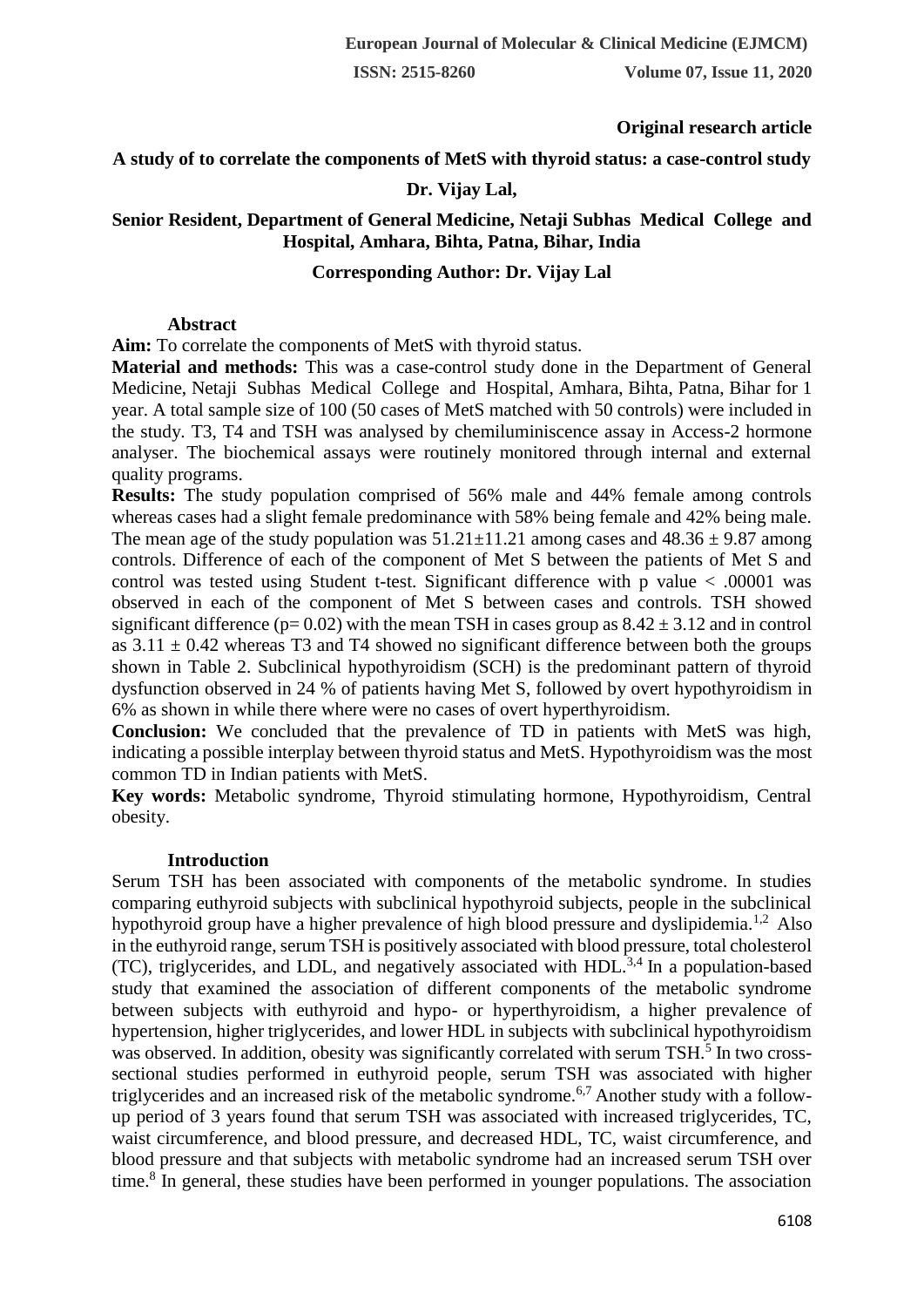**ISSN: 2515-8260 Volume 07, Issue 11, 2020**

between serum TSH and the metabolic syndrome may differ when examined in an older population and also may have other implications. With the increasing number of elderly people, it is important to examine the association between serum TSH and metabolic syndrome specifically in the elderly. In Taiwanese older persons, a higher prevalence of the metabolic syndrome in persons with subclinical hypothyroidism when compared with persons with subclinical hyperthyroidism was found.<sup>9</sup> In the same population, TSH was positively associated with triglycerides and blood pressure and an increased prevalence of metabolic syndrome.<sup>10</sup> Recently, Waring et al. found that higher serum TSH was associated with an increase in the odds of prevalent metabolic syndrome and this association was even stronger for TSH within the normal range. Furthermore, subclinical hypothyroidism with a TSH< 10  $mU/l$  was significantly associated with increased odds of prevalent metabolic syndrome.<sup>11</sup> The aim of the present study was to evaluate the thyroid status in MetS in comparison to healthy controls. To correlate the components of MetS with thyroid status.

## **Material and methods**

This was a case-control study done in the Department of General Medicine, Netaji Subhas Medical College and Hospital, Amhara, Bihta, Patna, Bihar for one year.

## **Methodology**

After taking informed consent detailed history was taken from the patient.

Patients with diabetes related complications, those having liver and renal dysfunction, on corticosteroids or other medication that alters lipid, glucose or thyroid parameters, and pregnant women, those with history of cardiovascular disease were excluded from the study. After obtaining consent, the waist circumference and BP measurements were taken. Study group were requested to give sample after overnight fasting. Under aseptic conditions, 5ml blood was drawn in plain vacutainers and was assayed after centrifugation. Fasting blood glucose and lipid profile was estimated by enzymatic assay in fully automated clinical chemistry analyser (Beckman Coulter AU480).

Subjects who as per NCEP ATP III criteria had the presence of any 3 of the 5 following components namely

1. Waist circumference more than 40 inches (102 cm) in male and 35 inches (88 cm) in female

2. Fasting blood glucose more than 100 mg/dl or on treatment

3. Triglycerides more than 150 mg/dl or on treatment

4. HDL cholesterol less than 40 mg/dl in males and less than 50 mg/dl in females.

5. Systolic more than 130 mmHg and diastolic more than 85 mmHg or on treatment were grouped as cases and subjects who were healthy and normal were grouped as controls.

A total sample size of 100 (50 cases of MetS matched with 50 controls) were included in the study. T3, T4 and TSH was analysed by chemiluminiscence assay in Access-2 hormone analyser. The biochemical assays were routinely monitored through internal and external quality programs. Subjects were classified into one of the following 5 groups: euthyroid, hypothyroid, hyperthyroid, subclinical hypothyroid or subclinical hyperthyroid based on guidelines of diagnosing thyroid dysfunction.<sup>12</sup> The factors of Met S were expressed as mean + SD and significance was tested by Student t test. Pearson correlation coefficient was used to correlate the components of Met S and thyroid function test.

# **Results**

The study population comprised of 56% male and 44% female among controls whereas cases had a slight female predominance with 58% being female and 42% being male. The mean age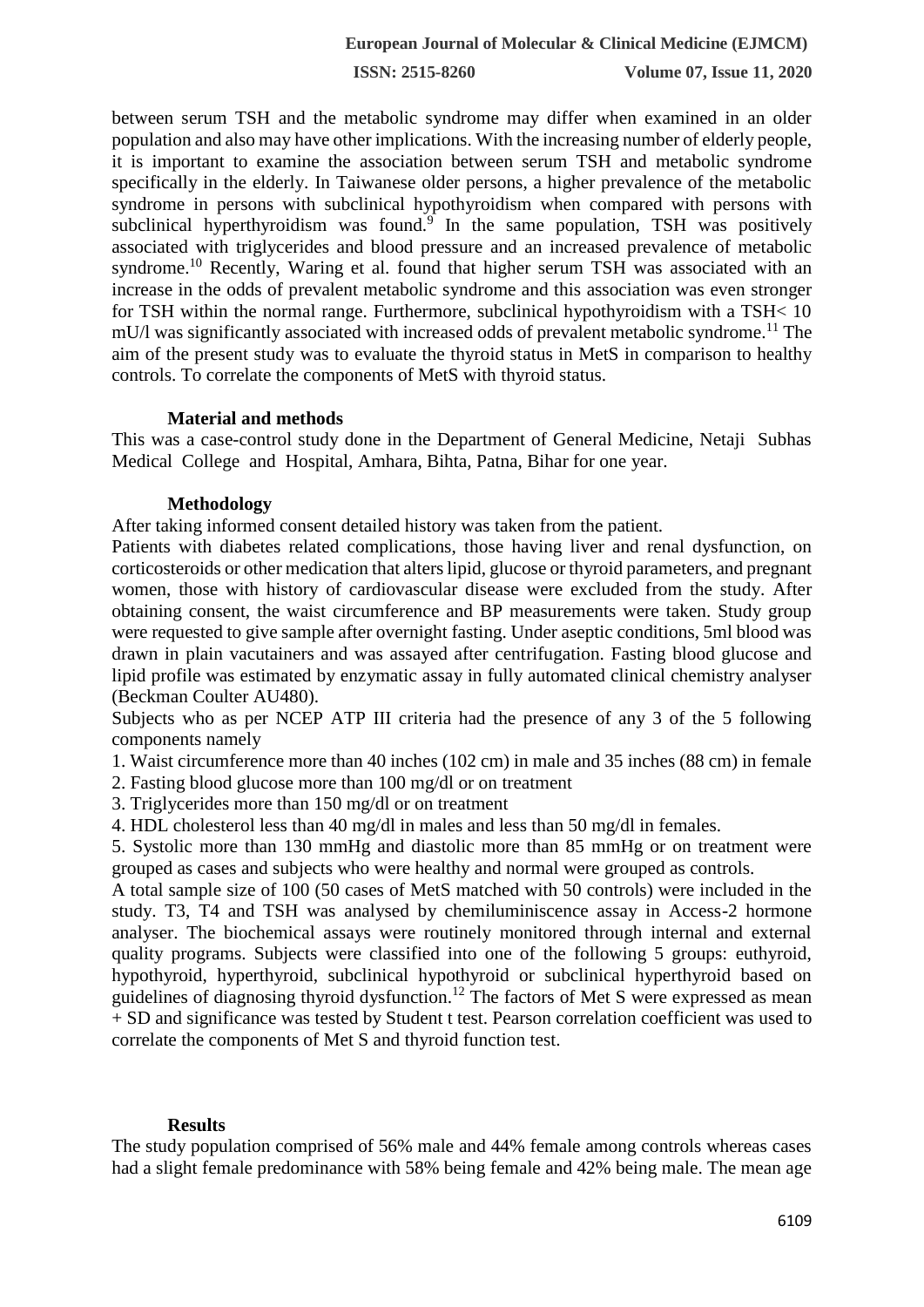**ISSN: 2515-8260 Volume 07, Issue 11, 2020**

of the study population was  $51.21 \pm 11.21$  among cases and  $48.36 \pm 9.87$  among controls. The mean fasting blood glucose, waist circumference, triglyceride levels, high density lipoprotein, systolic and diastolic blood pressure which are the components of Met S in cases and controls are shown in table 1. Difference of each of the component of Met S between the patients of Met S and control was tested using Student t-test. Significant difference with p value < .00001 was observed in each of the component of Met S between cases and controls as shown in Table 1. Thyroid profile comprising of T3, T4 and TSH was assessed in the study group. TSH showed significant difference ( $p= 0.02$ ) with the mean TSH in cases group as  $8.42 \pm 3.12$  and in control as  $3.11 \pm 0.42$  whereas T3 and T4 showed no significant difference between both the groups shown in Table 2. Subclinical hypothyroidism (SCH) is the predominant pattern of thyroid dysfunction observed in 24 % of patients having Met S, followed by overt hypothyroidism in 6% as shown in while there where were no cases of overt hyperthyroidism as in table 3. The correlation of TSH with the components of Met S was assessed using Pearson correlation coefficient. Waist circumference positively correlated with high TSH and was statistically significant ( $p = 0.02$ ). Fasting blood glucose, HDL and blood pressure negatively correlated while triglyceride showed positive correlation with high TSH but none of them were statistically significant as given in Table 3.

| <b>Parameters</b>              | Cases (Mean $\pm$ SD | Controls (Mean $\pm$ SD) | 'n' Value          |
|--------------------------------|----------------------|--------------------------|--------------------|
| Fasting blood glucose (mg/dl)  | $218 \pm 81.31$      | $89.85 \pm 9.84$         | $\leq .00001***$   |
| Waist circumference (inches)   | $40.15 \pm 2.45$     | $32.4 \pm 2.32$          | $\leq .00001$ **** |
| Triglycerides (mg/dl)          | $205.26 \pm 73.6$    | $112.4 \pm 31.23$        | $\leq .00001$ **** |
| $HDL$ (mg/dl)                  | $33.12 \pm 7.1$      | $41.2 \pm 6.1$           | $\leq .00001$ **** |
| Systolic blood pressure (mmHg) | $141.7 \pm 9.22$     | $122.7 \pm 8.23$         | $\leq .00001***$   |
| Diastolic<br>blood             | $94.98 \pm 5.7$      | $80 \pm 4.2$             | $\leq .00001***$   |
| pressure(mmHg)                 |                      |                          |                    |

**Table 1: Comparison of components of MetS among cases and controls**

| Table 2: Comparison of thyroid profile among cases and controls |  |  |
|-----------------------------------------------------------------|--|--|
|                                                                 |  |  |

| <b>Parameters</b>    | Cases (Mean $\pm$ SD | Controls (Mean $\pm$ SD) | 'p' Value |
|----------------------|----------------------|--------------------------|-----------|
| $T_3$ (ng/ml)        | $0.86 \pm 0.19$      | $0.91 \pm 0.24$          |           |
| $T_4(\mu g/dL)$      | $9.12 \pm 2.7$       | $9.4 \pm 2.6$            | 0.2       |
| $TSH$ ( $\mu$ IU/ml) | $8.42 \pm 3.12$      | $3.11 \pm 0.42$          | .0347     |

#### **Table 3: Pattern of Thyroid dysfunction in patients with metabolic syndrome**

| <b>Pattern of Thyroid dysfunction</b> | <b>Percentage</b> |
|---------------------------------------|-------------------|
| Euthyroid                             | 70                |
| Subclinical hypothyroidism (SCH)      | 24                |
| overt hypothyroidism                  |                   |

| <b>Parameter 1</b> | Parameter 2              | 'r' Value | P value |
|--------------------|--------------------------|-----------|---------|
| <b>TSH</b>         | Fasting blood glucose    | $-0.16$   | 0.45    |
| <b>TSH</b>         | Waist circumference      | 0.34      | $0.02*$ |
| <b>TSH</b>         | Triglycerides            | 0.04      | 0.9     |
| <b>TSH</b>         | <b>HDL</b>               | $-0.18$   | 0.37    |
| <b>TSH</b>         | Systolic blood pressure  | $-0.111$  | 0.53    |
| <b>TSH</b>         | Diastolic blood pressure | $-0.161$  | 1.31    |
|                    |                          |           |         |

#### **Table 4: Correlation of TSH with component of Met S**

**Discussion**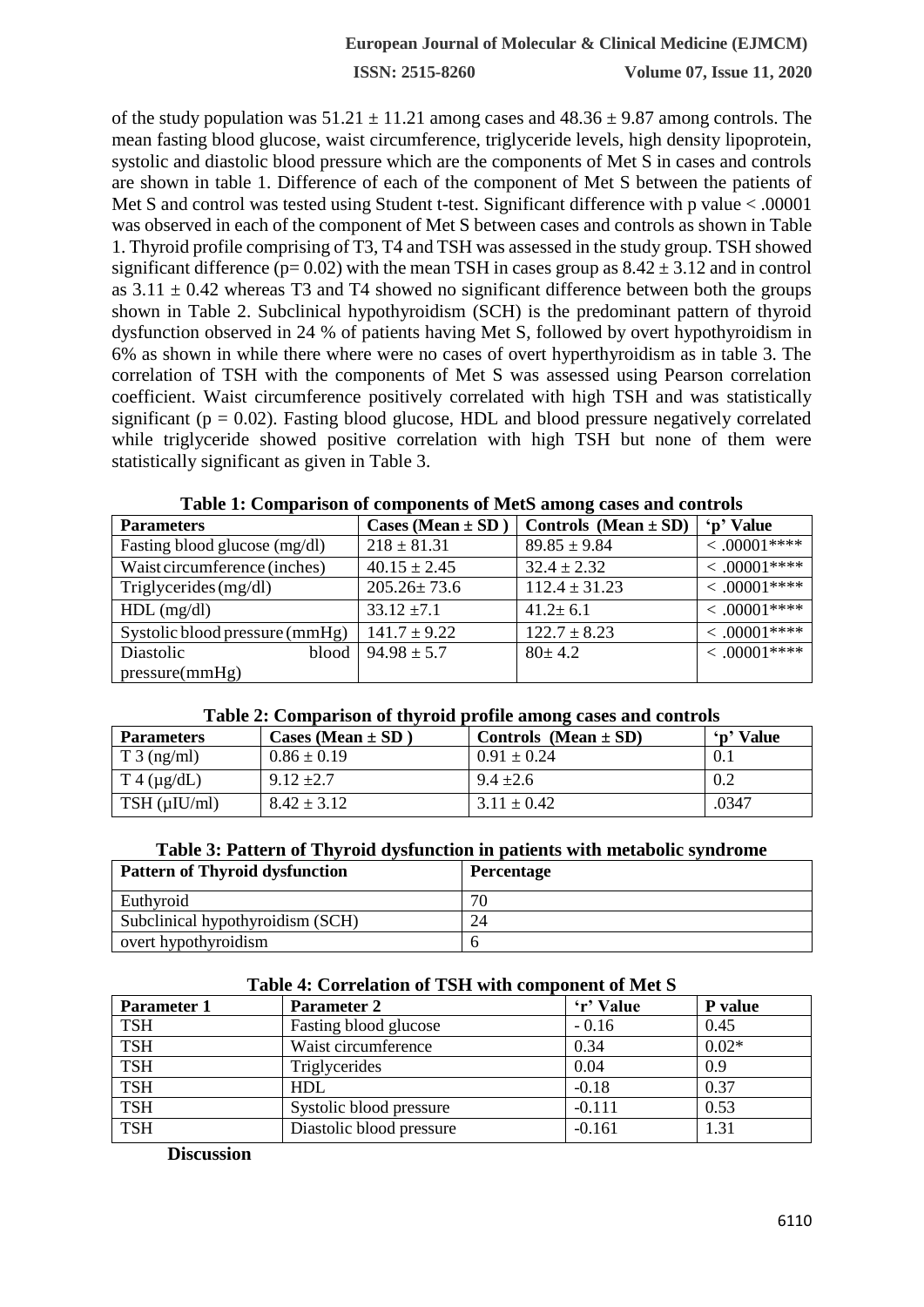**ISSN: 2515-8260 Volume 07, Issue 11, 2020**

Our study showed significant difference in the mean values of the baseline characteristics of Met S between the cases and controls. Similar finding s were obtained in study by Meher et al  $13$  and Gywali et al<sup>14</sup> where all the biochemical and anthropometric measurement relating to the components of Met S was significantly higher in the cases than in the control group except for HDL which was lower in the cases group. Obesity alters glucose metabolism by causing insulin resistance which in turn causes decrease glucose uptake by the muscle and increase glucose output by the liver leading to hyperglycemia.<sup>15</sup> Insulin resistance contributes to the development of hypertension either directly by increasing catecholamine activity or indirectly by increasing renal tubular sodium reabsorption.<sup>16</sup> High triglycerides and low HDL elevates the LDL cholesterol which is the most atherogenic lipo protein.<sup>17</sup> Thus there is a strong interlink between the components of MetS. Our study showed that the female subjects with MetS had a increased prevalence of TD than those among male subjects, which is in accordance with previous studies carried out by Gywali et al<sup>14</sup> Katiwada et al, Shantha et al.  $18-21$  Thyroid function test revealed TSH significantly higher in the MetS group. There was no significant difference in levels of T3 and T4 in both groups. Chugh et al concluded on similar findings in his study of thyroid function test in metabolic syndrome patients wherein only TSH showed significant difference between the two groups.<sup>22</sup> In contrast study by Gyawali et al showed both TSH and fT4 significantly altered.<sup>14</sup> TSH being significantly high and T3, T4 being normal in patients with MetS may imply that Met S is associated with an increased risk of SCH. It is well documented that increased TSH has been linked to weigh gain and obesity. Increased TSH levels may be attributed to leptin which is an adipocyte derived hormone which is increased in obesity. It is postulated that leptin regulates the Thyrotropin releasing hormone synthesis by its effect on the hypothalamic pituitary axis leading to the subsequent increase of TSH production.23,24

Our study showed Thyroid dysfunction in 30% of Met S patients with a high prevalence of subclinical hypothyroidism (SCH) (24%) followed by overt hypothyroidism (6%). We did not however find any cases of hyperthyroidism. Study carried out in Nepal by Gyawali et al <sup>14</sup> reported similar prevalence of thyroid dysfunction (31.8%) in Met S with predominant patients having SCH (29.32%) followed by overt hypothyroidism (1.67%) and subclinical hyperthyroidism (0.83%). Most studies on the pattern of thyroid dysfunction in Met S patients have reported the high prevelance of SCH.<sup>18,19</sup> SCH down regulates GLUT (glucose transporters) and hence decrease the intracellular glucose uptake and also increases gluconeogenesis thus leading to hyperglycemia. 16 While it is well known that overt hypothyroidism is a hypometabolic state leading to obesity, recent evidences show SCH also being associated with significant weight gain. Thus, the pathophysiology of Met S and SCH seem to have a considerable overlap.<sup>25,26</sup> Relationship between the components of Met S and thyroid dysfunction have been largely varied and still not conclusive based on previous studies.<sup>15,18,19,27</sup> The diverse ethnicity, lifestyle, race, age, gender of the study population maybe be liable for the discrepancy. We, however found no statistically significant correlation between the components of Met S and thyroid hormones, except for waist circumference. In contrast, other studies have shown association of thyroid function to lipid profile and high insulin resistance in turn leading to hyperglycemia.<sup>19,28</sup> This could be attributed to the smaller sample size in our study. Thus, epidemiological studies on a large study population are required to clearly establish the association between the TD and the components of Met S. The other limitation being that this being a cross sectional studies the cause and effect of the study could not be investigated. Also fT3 and fT4 could have been more accurate to reflect thyroid status.

#### **Conclusion**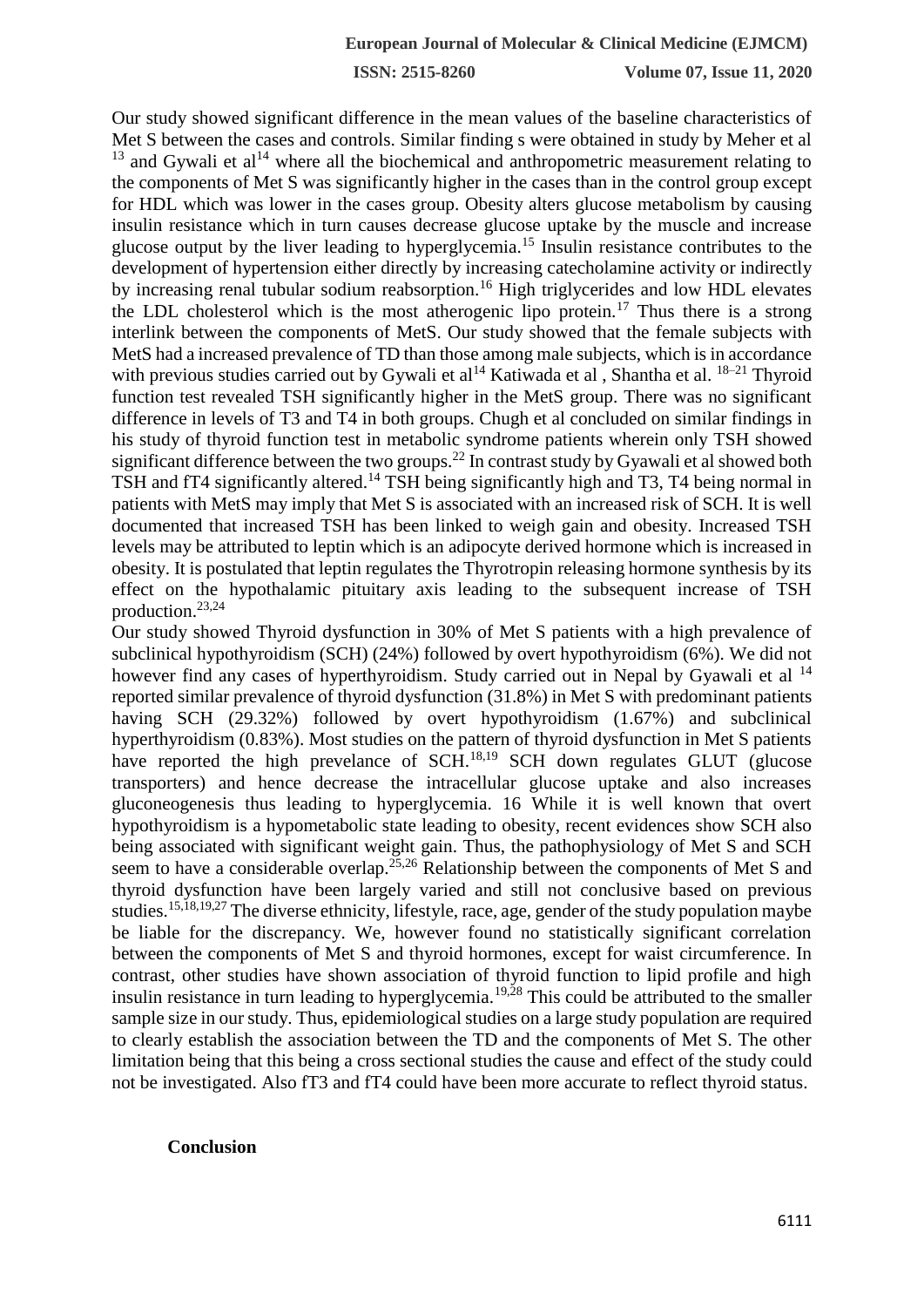Thyroid dysfunction, predominantly sub clinical hypothyroidism was more frequent in MetS patients. It is thus imperative to screen MetS patients for thyroid dysfunction in order to prevent cardiovascular related mortality

## **Reference**

- 1. Lu L, Wang B, Shan Z, Jiang F, Teng X, Chen Y, Lai Y, Wang J, Xue H, Wang S et al. The correlation between thyrotropin and dyslipidemia in a population-based study. Journal of Korean Medical Science 2011 26 243–249.
- 2. Liu D, Jiang F, Shan Z, Wang B, Wang J, Lai Y, Chen Y, Li M, Liu H, Li C et al. A crosssectional survey of relationship between serum TSH level and blood pressure. Journal of Human Hypertension 2009 24 134–138.
- 3. Asvold BO, Bjoro T, Nilsen TIL & Vatten LJ. Association between blood pressure and serum thyroid-stimulating hormone concentration within the reference range: a population-based study. Journal of Clinical Endocrinology and Metabolism 2007 92 841– 845.
- 4. Asvold BO, Vatten LJ, Nilsen TIL & Bjoro T. The association between TSH within the reference range and serum lipid concentrations in a population-based study. The HUNT Study. European Journal of Endocrinology 2007 156 181–186.
- 5. Lai Y, Wang J, Jiang F, Wang B, Chen Y, Li M, Liu H, Li C, Xue H, Li N et al. The relationship between serum thyrotropin and components of metabolic syndrome. Endocrine Journal 2011 58 23–30.
- 6. Roos A, Bakker SJL, Links TP, Gans ROB & Wolffenbuttel BHR. Thyroid function is associated with components of the metabolic syndrome in euthyroid subjects. Journal of Clinical Endocrinology and Metabolism 2007 92 491–496.
- 7. Ruhla S, Weickert MO, Arafat AM, Osterhoff M, Isken F, Spranger J, Scho¨fl C, Pfeiffer AF & Mo¨hlig M. A high normal TSH is associated with the metabolic syndrome. Clinical Endocrinology 2010 72 696–701.
- 8. Park SB, Choi HC & Joo NS. The relation of thyroid function to components of the metabolic syndrome in Korean men and women. Journal of Korean Medical Science 2011 26 540–545.
- 9. Lai C-C, Tang S-H, Pei D, Wang C-Y, Chen Y-L, Wu C-Z, Hsiao F-C, Chen H-S & Wang J-Y. The prevalence of subclinical thyroid dysfunction and its association with metabolic syndrome in Taiwanese elderly. International Journal of Gerontology 2011 5 25–29.
- 10. Wang JY, Wang CY, Pei D, Lai CC, Chen YL, Wu CZ, Chang YL, Hsu CH, Pei C & Tang SH. Association between thyroid function and metabolic syndrome in elderly subjects. Journal of the American Geriatrics Society 2010 58 1613–1614.
- 11. Waring AC, Rodondi N, Harrison S, Kanaya AM, Simonsick EM, Miljkovic I, Satterfield S, Newman AB & Bauer DC. Thyroid function and prevalent and incident metabolic syndrome in older adults: the Health, Ageing and Body Composition Study. Clinical Endocrinology 2012 76 911–918.
- 12. Ladenson PW, Singer PA, Ain KB, Bagchi N, Bigos ST, Levy EG. American Thyroid Association guidelines for detection of thyroid dysfunction. Arch Intern Med. 2000;160(11):1573–1575.
- 13. Meher LK, Raveendranathan SK, Kota SK, Sarangi J, Jali SN. Prevalence of hypothyroidism in patients with metabolic syndrome. Thyroid Res Pract. 2013;10(2):60– 60.
- 14. Gyawali P, Takanche JS, Shrestha RK, Bhattarai P, Khanal K, et al. Pattern of thyroid dysfunction in patients with metabolic syndrome and its relationship with components of metabolic syndrome. Diabetes Metab J. 2015;39(1):66–73.